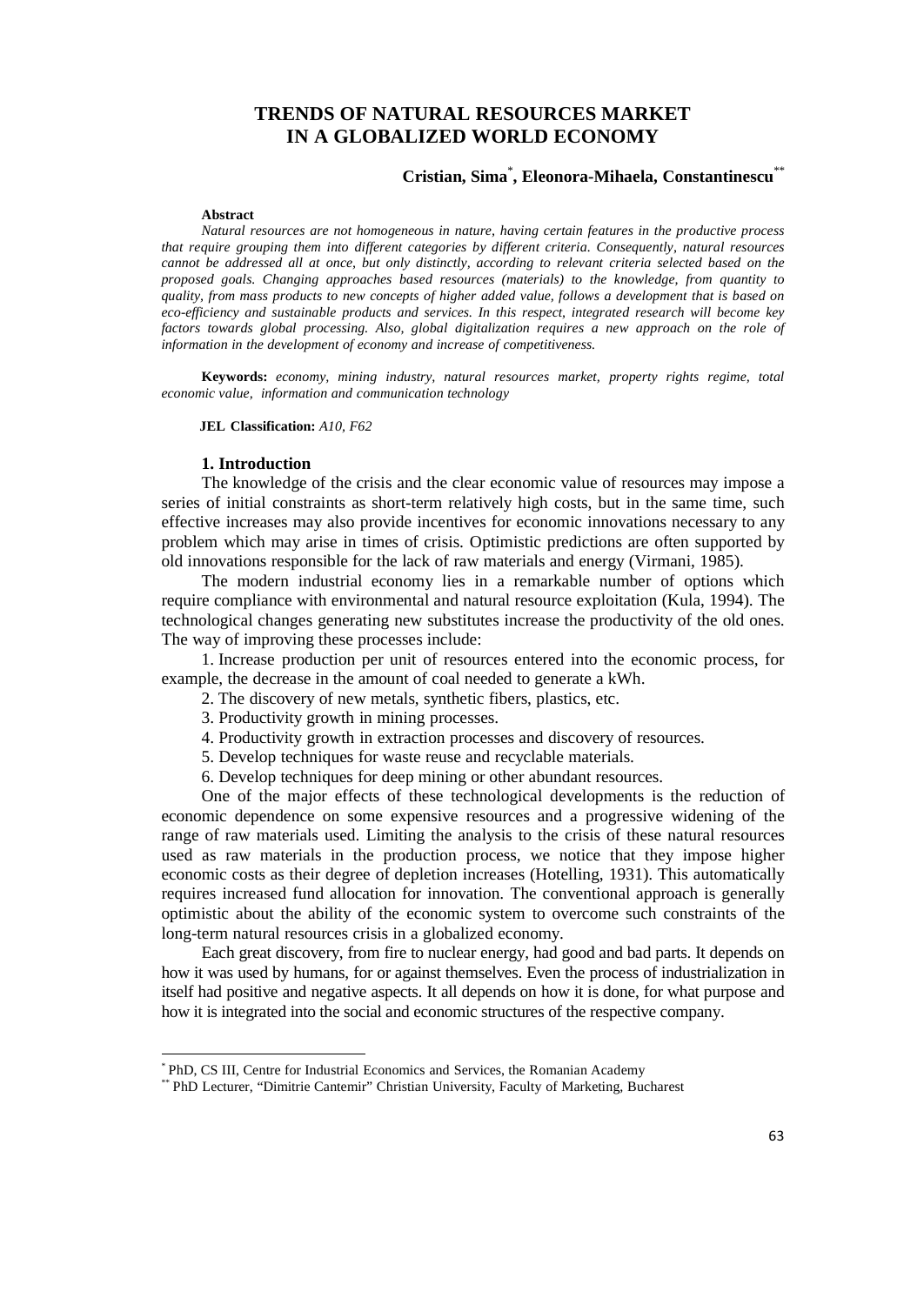Each time something new appeared there were the **optimists**, who saw in change new opportunities for progress and the **pessimists**, who feared apparent or unexpected incidents may arise from the new created context. In reality, mankind has permanently faced slow or abrupt changes, evolving or obsolete, deeper or more superficial, but it eventually found all the resources and ability to solve these problems (Tietenberg, 1992, Smith, 1993).

Today, for example, there are many arguments supporting the thesis that even major crisis, such as energy or raw materials, accelerate progress, forcing people to search for new "ways" in the development of new "breakthroughs", in finding new options. Every time the "costs" of such an impact are higher. Also, one has to find a new approach to these problems in their broader context, economic, social, technological, cultural and ideological. Thus, either we would not understand them or we will partially understand their meanings, and solutions would not be other than partial. There are many signals indicating that we can only go one way, that of "knowing more about the least." The too narrow view of the specialist, the "tunnel" vision, may turn into a handicap of understanding interdependencies. The attempt of a more precise evaluation on phenomena or processes with high specialization arise "barriers" in the way of noticing and handling complexity. We are in a period when we equally need integrative synthesis, holistic visions. From this point of view, the problems regarding the mineral resources depletion acquire special significance. Therefore, it is worth reflecting on the idea that as earth is finite so are its resources. This is obviously true, but the error presented as irrefutable proof of the final catastrophe is to take the finite for exhaustible. With very few exceptions, the huge volume of earth's mineral resources is not lost by extraction and use, but it continues to form an integral part of the planet's resources. They can be temporarily incorporated in inputs or consumer goods, they can be chemically combined with other elements, and however they remain indestructible (Hartwick&Olewiler, 1986).

New technologies have proven their capacity to find ways to extract resources from various geological formations. Also, through them, we can recover materials that have already been used once or several times.

However, the gloomy forecasts on the depletion of mineral resources have drawn the attention of the contemporary world by even urging economic slowdown.

#### **2. Actual Content**

The increasing demand for metals, directly influenced by the industrialization processes, together with the continuous reduction of the amount of metal obtained from the mining, determined and will determine the increase of mining production. In fact, in recent years at world level was recorded a trend of continuous decrease in the content of useful substances from ore mining and an increase in the size of mining mass extracted to obtain the same amount of metal which leads to higher material and energy costs. Therefore, the main restriction in metal consumption shall be in the future the "energy cost", as total energy consumed to produce one ton of metal, from ore extraction to obtaining the basic metals (steel, aluminum and electric copper, lead and refined zinc, etc.). This cost increases rapidly as the content of metal from the mining mass extracted decreases.

The decreased useful content form the exploited deposits also involve special technologies for the recovery of a larger quantity of metals from the extracted mining mass subject to processing, which in turn leads to a considerable increase in investment, energy and production costs and raise special problems of environmental protection. Therefore, in the past few years, special attention is paid to the recovery and reuse of metals, which besides bringing energy savings help in conserving the world's metal resources.

Under these conditions, the dependence on the demand of metals at the economic development level is reduced. One important aspect these days is to save mineral resources, particularly the defective ones, to recycle and reuse them and to raise awareness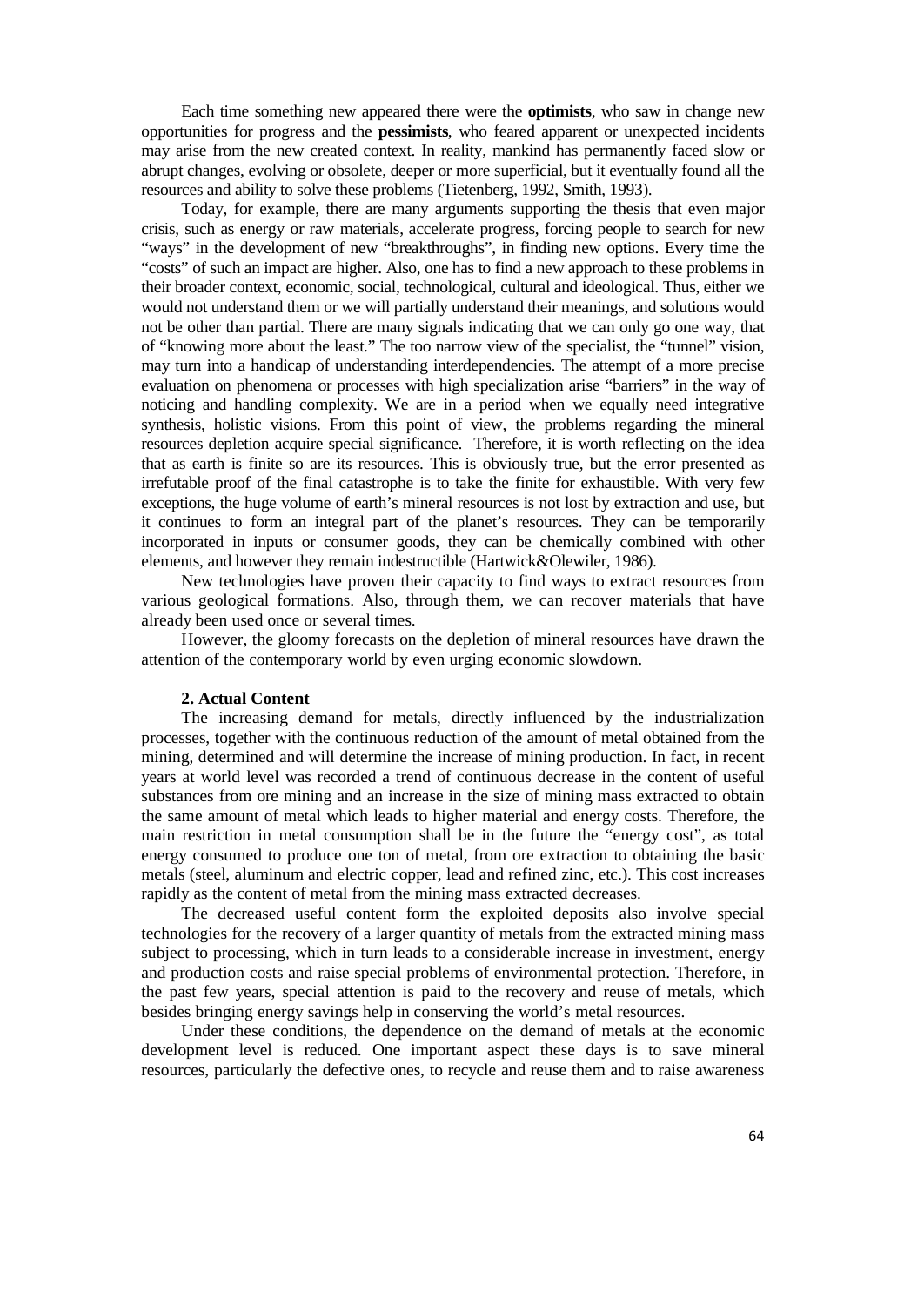of recovery. In fact, structural modification occurring in the global economy, the emergence and development of new industries with low consumption of metals, but with high volume of human resources, entail new economic policy guidelines of the states.

Also, subject to structural changes taking place in the world economy, new guidelines appear in the metal demand. Currently, we are witnessing a new phenomenon which manifests itself in a growing number of countries, namely, the gradual reduction of dependence of the industrial development on the natural resources. In countries where raw materials and energy is reduced gradually, depending on either the accelerated development of processing industries, or the stagnation or reduction of internal reserves, the share of imports in total consumption of resources is becoming greater. Illustrative of this case are Japan, the U.S. and some European countries, which cover most metal needs from imports.

New geological discoveries shall continue to enrich the picture of mineral reserves in the world, providing global demand for certain resources still remaining a difficult problem of the contemporary world due to more or less economic reasons. Newly discovered deposits generally have harder extraction conditions, being located in less accessible locations or having lower contents of useful substances, which require new technologies for the recovery of useful substances.

The increased dependence of national industries on the world commodity market may lead to imbalances and disruptions in the global economy. Given the policies of the developing countries, owning mineral resources, of protecting their own raw material base and developing processing industries to exploit the local natural riches, special importance is given to restructuration and reorientation of their economies towards top branches, with low energy and material consumption (Olsen, 1970).

Despite the policy of reducing specific consumption due to the introduction in production of technical progress, the demand is reduced. At world level, both now and in the medium and short term forecasts global demand for metals, especially the base ones, is satisfied, although certain disorders may appear due to postponement of some projects, lack of funds or because of the diminishing absorption capacity of the volume of metal production by the industry. The problem of ensuring metal resources may not represent a problem even on longer term. The current situation does not allow precise answers to the question: how long the earth reserves can keep up with the rapid growth and demand for mineral exploitation?

Along with the global economic development, the new procurement possibilities for resources from different parts of the world, the countries' dependence on the world market is becoming increasingly important (Pearce, 1989).

Natural availability of the different metal resources, their geographical distribution and geopolitics, the cost of their extraction and preparation, the energy consumption, transport etc., give a perfect overview on how these resources are placed according to the level of economic development. In the future we believe this proportion shall be decisively influenced by energy and extraction costs, mainly due to the transition to ores with lower useful content, with high degree of impurities and more difficult operating conditions (Pearce 1981, 1977).

The development of national economies based on an intense industrialization process from many countries in the world economic system had led, as we stated earlier, to a growing demand for metals, tempered in recent years by the economic crisis. Whether they dispose or not of metal reserves, in their economic development process and industrialization, most countries have given special attention to metallurgy, as priority industry field ensuring the conversion of resources in raw materials necessary for other industries (Bator, 1958, Meade, 1981).

Industrial developed countries, which have reserves of metal resources (such as: U.S.A., Australia, Canada, Sweden, etc.), search, first to protect their national heritage and then to exploit as much as they can these resources. For example, the U.S.A, a bauxite importing country, despite its high quality reserves, in order to protect them undertakes extensive research to extract alumina using different substitutes like: clay, kaolin etc.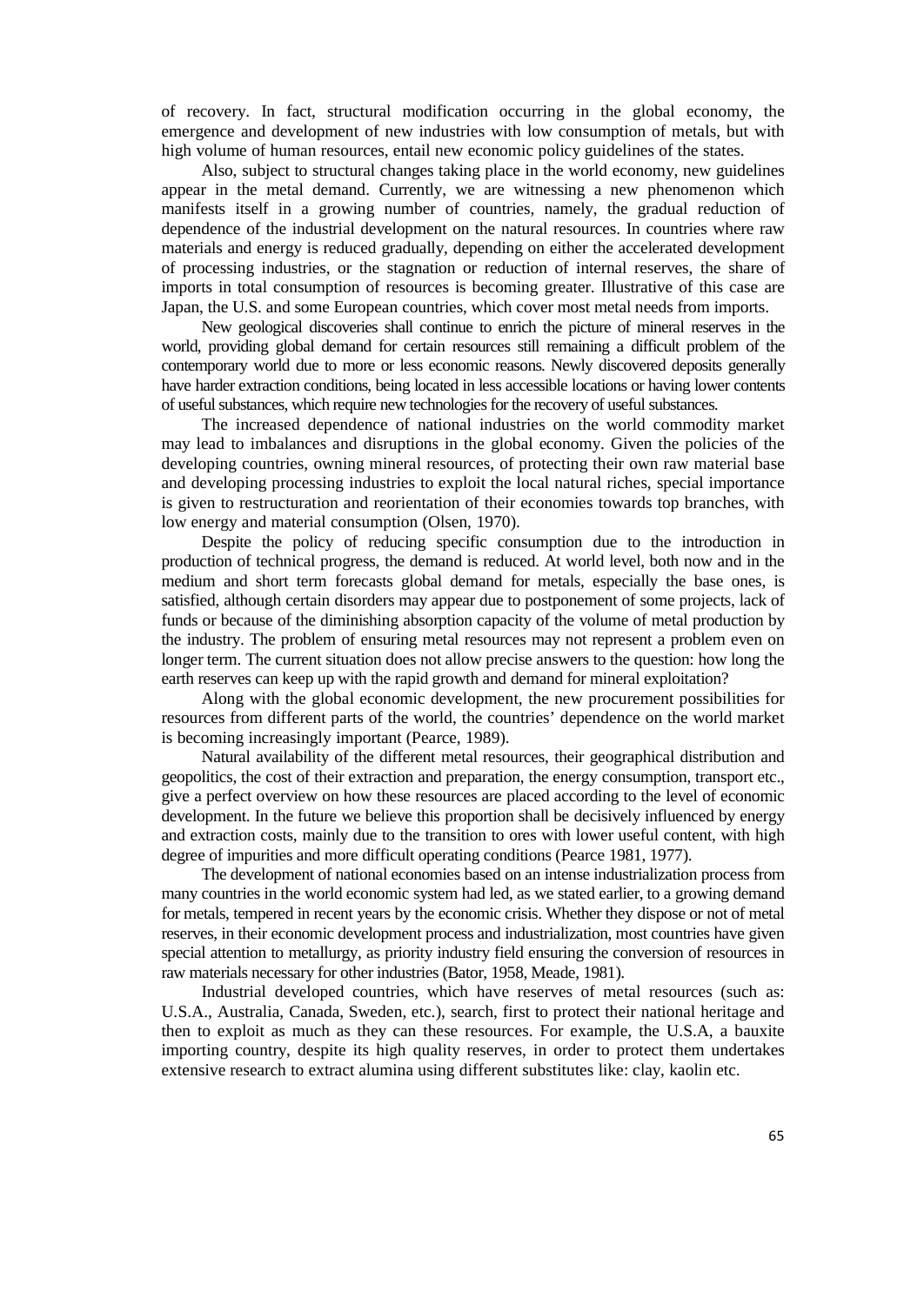Although these procedures to obtain aluminum need more energy than through conventional processes, from bauxite, in order to reduce the dependence of these resources on the world market the countries allocate substantial funds for research in this area. Also, both by using the most advanced technologies for extracting and processing metals and by the policy of restructuring industries towards increasing those fields with low consumption, superior capitalization of metals and bigger profits are aimed.

Industrial developed countries, which do not have metal resources (such as: Japan, Italy, Switzerland, etc.) or have insufficient amounts, orient their production towards high efficiency and low cost fields. Through the high processed products these countries offer for sale on the world market, they cover the necessary expenses for importing resources. Japan is quite a convincing example, if we take into account this country has low natural reserves of metals, but is one of the biggest metal consumers. In the same time, it offers high-tech products at reasonable prices on the world market.

The developing countries, with metal resources, orient their economic policy on the one hard to develop the national first processing industry (primarily), and on the other hand to market these resources on the world market at reasonable prices. However, these countries in order to cover domestic demand for superior manufactured products have to export considerable quantities of ores.

In the new economic conditions, favored by the development of transports and capital and technology transfers, covering the need for raw materials is partly or entirely based on imported resources.

For most non-energy mineral resources, the known reserves are concentrated in certain regions or countries which represent, in fact, the most important manufacturing regions. These attract large capital investments in order to exploit these deposits. Also, the mining activities, provided with adequate social and economic infrastructure, stimulate research and development of mining on the same territories or in neighboring regions, more accessible and which offer greater economic benefits. As such, the interrelations between the three activities of research, prospecting and extraction, stimulate development, with influences both from the exploitation of mineral reserves and from the extension of exploitation, mainly in countries with tradition. These processes were slowed with the onset of the world economic crisis. Economic decrease in industrialized countries has led to lower imports and hence the appearance of commodity price fluctuations on the world markets. Therefore, the operating activities of mineral deposits and the various industrial manufacturing processes are not as closely related as before; the non-ferrous metal industry and the metal industry, for example, develop independently from the place of extraction of the respective resources.

The close dependence between the metallurgical and the processing industries, one the one hand, and the mineral resources, on the other hand, was present since the beginnings of industrial development. This dependence was gradually reduced with the change of industrial centers and gradual depletion of rich reserves from the consuming regions, as well as the penetration of technological progress in all areas including transportation.

Changes occurring worldwide in terms of minerals supply sources supporting the industry development and the transition from self-consumption of raw materials to importers, especially over long distances, have caused many economic and technological changes. Thus, import of raw materials began to be the basis for development of certain industries in more and more countries(.

Despite efforts to find new perimeters and widening the geographical area of operation, the extraction of minerals remains concentrated in a relatively small number of countries. Taken as a whole, the world's mineral production is concentrated in proportion of 70-75% in 12 countries, of which approx. 50% are developing countries. By increasing the mining capacity also the export availabilities have increased, thus creating the premises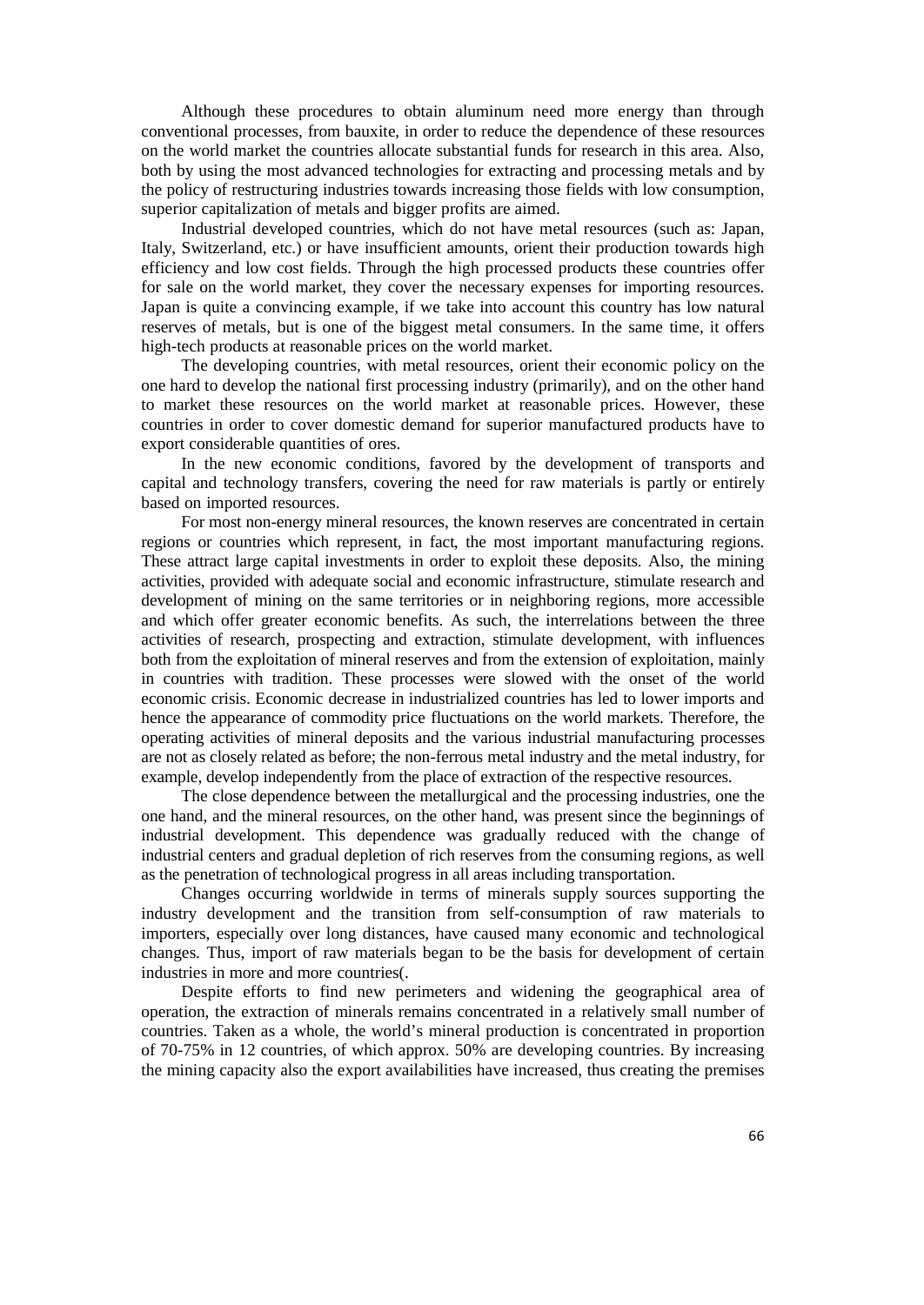for more intense trade in this area. The ore trade flows are extended from regional and neighboring level, to large and very large distances.

Seven major producing countries (Australia, Brazil, Canada, Sweden, Russia, India and China) export more than half the world production of iron ore. It is worth mentioning that two of the seven major countries exporting metal ores decreased their production especially after 1990. Thus, the former USSR, by subdividing in independent countries, has lost its status as large producer of iron ore. In addition to Russia states such as Ukraine, Latvia, Belarus have emerged, leading to redistribution of power in the extraction and export of minerals. But Russia remains a worldwide major producer and exporter of iron ore.

Sweden, adopting a series of regulations for environmental protection, decreased both the iron ore production and the metallurgical production, considered as heavily polluting and energy-consuming.

Expanding minerals international trade has been possible due to the introduction of new technologies of concentration, agglomeration and transportation over long distances. To ensure efficient transportation from the extraction location to the consumer, a special importance was given on the quality of the ore. For example, by increasing the content of iron from 51% to 62% transportation costs of useful content are reduced with 20%. Moreover, the shipping, auto and rail capacity increased, in order to reduce long distance transport costs (Oriordan, 1988).

Economic development and the use of advanced primary processing technologies determined a new global division of mineral production. Thus, an increasing share of world production of mineral raw material is processed in developed countries and a relatively small amount in the developing countries, which own significant non-energy mineral resource deposits. For example, only 10% of the total production of extracted bauxite is processed and converted into alumina in the countries where it is extracted from. In the case of iron ore and manganese the part which is processed in the countries of origin is of approx. 15-30% for zinc, approx. 50% for lead and approx. 70% for nickel. On average, developing countries process locally only 30% of the extracted ores, the remaining 70% being processed in the importing countries. A special case is China which, in recent years, has experienced a strong economic growth, and reached to impact on the price of raw materials worldwide (McKelvey, 1972, Barnett, 1963).

The big differences between countries and regions, as well as between minerals in the different levels of processing, depend on a series of factors such as: the necessary of investment and the investment power of the countries; the degree of integration of production in the respective industries; the level of required technologies and the specific energy consumption; energy capacity of the respective countries; the size and evolution of demand etc. These factors have certain mobility, an evolution according to the technical progress and level of economic development of the countries, to the pace of this development, as well as to the stability and political and economic interests of these countries and the international organizations in those areas.

The countries with mineral raw materials tend, through their economic development programs, to capitalize their natural riches by developing the respective industries, processing such wealth and gradually restricting exports of raw materials.

Achieving these goals shall be possible if the mineral processing expands and intensifies, which will influence the global trade restructuring in terms of goods flows on groups of countries and, in particular, flows of metallurgical goods. Moreover, the balance of international trade with metallurgical goods reflects the effects of the development level of some countries, but also the restructuring necessary in the world economy and in the trade relations between countries (Pearce, 1990).

Increasingly strong is the desire of many developing countries, producers of natural resources, to move to industrialization by extending the processing of minerals extracted. At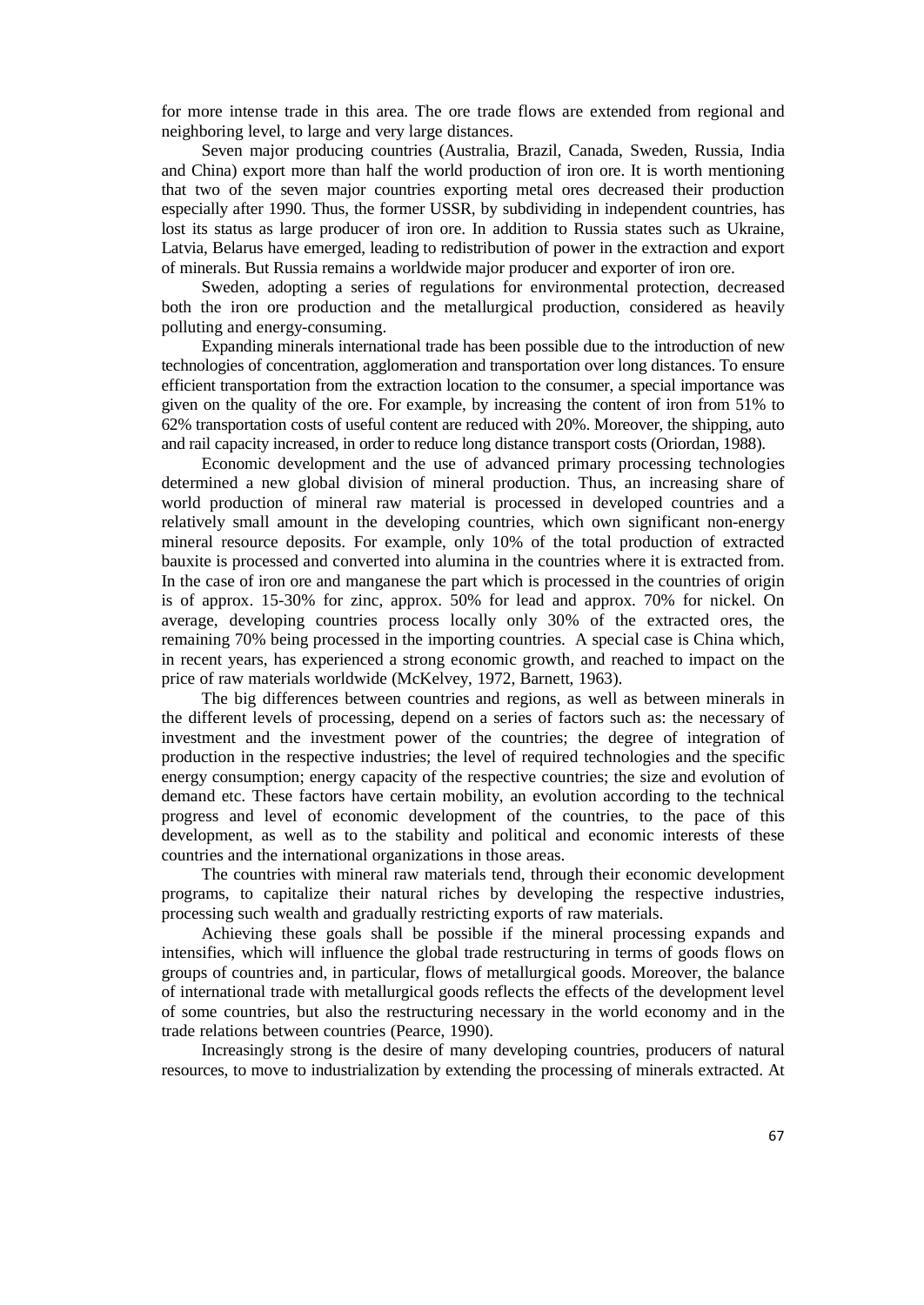the same time, some developed importing countries build in the developing countries industrial units of extraction and primary processing of natural resources in order to obtain intermediates, especially through direct investment and providing long-term loans repayable in products. This support may be explained by the fact that the developed countries are interested in ensuring their supply of raw materials, while avoiding the expansion on their territories of heavily polluting and energy-intensive processes. Therefore, by the high processing of intermediates imported from the developing countries, the countries with tradition in metallurgy may obtain many economic, environmental and energy advantages.

The customs tariff system is used, frequently, by the developed countries, on the one hand to stimulate the developing countries to export raw minerals, and on the other hand to stop them – from the economic point of view – from exporting manufactured goods. Thus, tariffs increase with the transition to higher stages of processing.

The industrial development increases the demand for mineral resources. Even if we reduce the specific consumption, the recycling of materials and the use of substitutes, the demand for non-energy mineral resources shall experience significant growth, without taking into account the real possibilities to satisfy such need. Therefore, on the one hand the exploitable reserves have a certain evolution based on the research activity and geologic exploration, like that of ore extraction, and on the other hand the possibilities of expanding the supply with mineral raw materials are more and more limited.

A more optimistic perspective of the global economy trends, particularly of the emerging economies, was released within the *Global Economic Forum 2013*, respectively in the *Global Information Technology Report 2013*\* . Information Technology and Communications (IT&C) allow the globalization of the digitalization of economic operations and the improved efficiency of resource use, thus generating immense effects in increasing labor productivity, economic growth and the creation of jobs. Thus, according to the report authors, the digitalization of emerging markets will increase the living conditions of over half a billion people over the poverty level in the following decade. In the last two years, digitalization has generated an increase at the global economy level by 193 billion USD and the creation of over 6 billion jobs. The report authors have identified correlations between the expansion of 3G communications and economic increase. Thus, in countries where the expansion of 3G communications has grown by 10% between 2008 and 2011, the GDP per capita has registered a 0.15% annual growth rate.

Private and governmental investments in technologies specific to informational society, in the digitalization of production and services are becoming a solution for the revitalization of global economy. The global expansion of Internet connections allows both the digitalization of economies, and the implementation of *e-government* services*.* For example, in Uruguay, technology exports of small and medium-sized enterprises have increased from 50 million USD in 2000, to 225 million USD in 2010 (http://www.weforum.org/reports/global-information-technology-report-2013).

Global digitalization requires not only a new vision on the role of knowledge in the development of economy and in increasing competitiveness, but also on resources. IT&C allows the increase of efficiency in using current resources, as well as orientation towards new types of resources, including immaterial resources, such as information. The use of digital communication also allows the reduction of transport charges, and, for certain immaterial goods and services, it equates an extremely fast and affordable means of transport.

<sup>\*</sup> According to the data supplied by http://www.internetworldstats.com/stats.htm, the number of Internet connections has grown, globally, by 566.4% between 2000 and 2012, as 34.3 % of the global population is currently connected to the Internet.